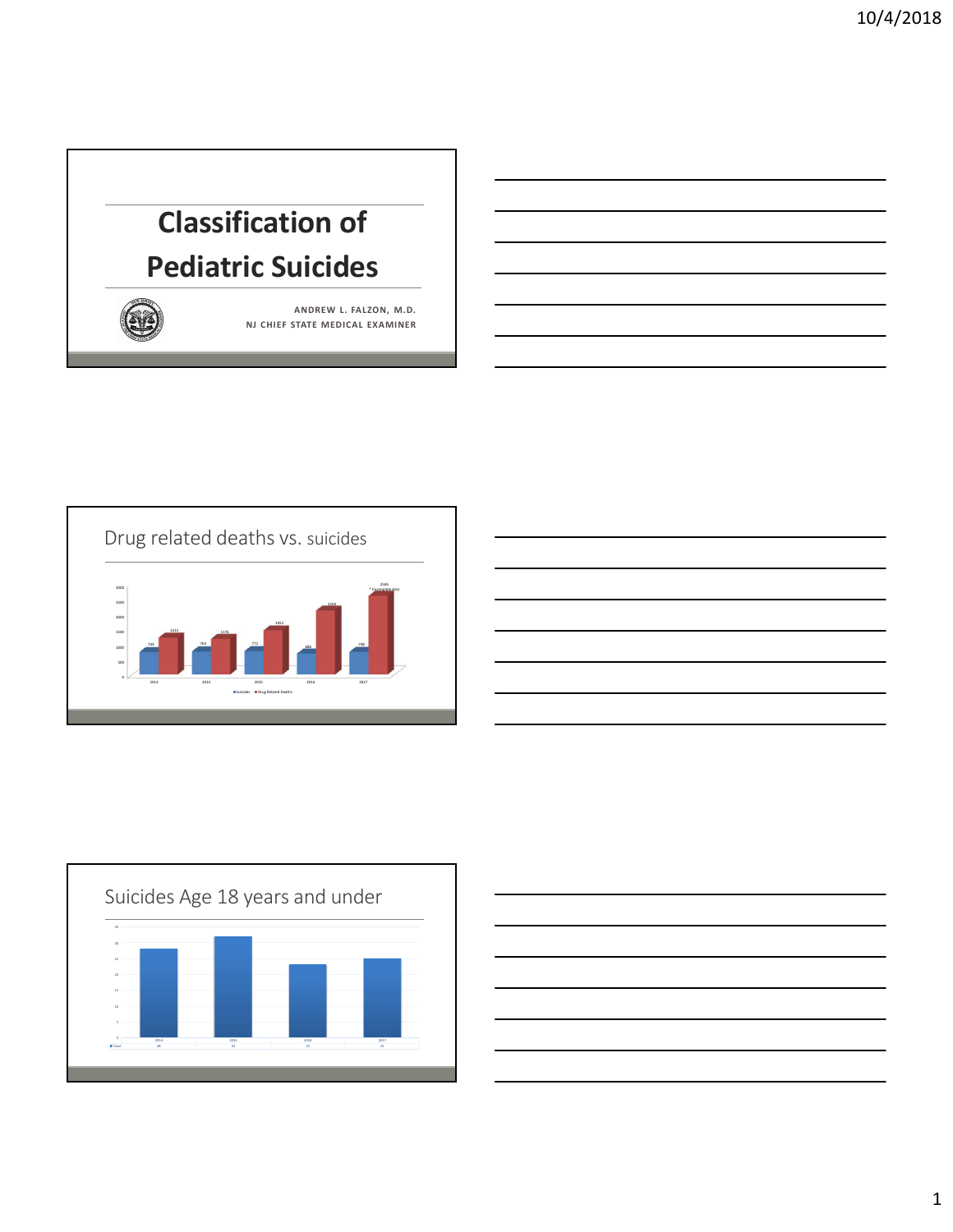

| <u> 1989 - Johann Stoff, amerikansk politiker (d. 1989)</u>                                                                                                                                                                          |  |                          |
|--------------------------------------------------------------------------------------------------------------------------------------------------------------------------------------------------------------------------------------|--|--------------------------|
|                                                                                                                                                                                                                                      |  |                          |
| <u> Alexandro de la contrada de la contrada de la contrada de la contrada de la contrada de la contrada de la con</u>                                                                                                                |  |                          |
| <u> Andreas Andreas Andreas Andreas Andreas Andreas Andreas Andreas Andreas Andreas Andreas Andreas Andreas Andreas Andreas Andreas Andreas Andreas Andreas Andreas Andreas Andreas Andreas Andreas Andreas Andreas Andreas Andr</u> |  | $\overline{\phantom{a}}$ |
|                                                                                                                                                                                                                                      |  |                          |
| <u>. In the contract of the contract of the contract of the contract of the contract of the contract of the contract of the contract of the contract of the contract of the contract of the contract of the contract of the cont</u> |  |                          |
|                                                                                                                                                                                                                                      |  |                          |
|                                                                                                                                                                                                                                      |  |                          |







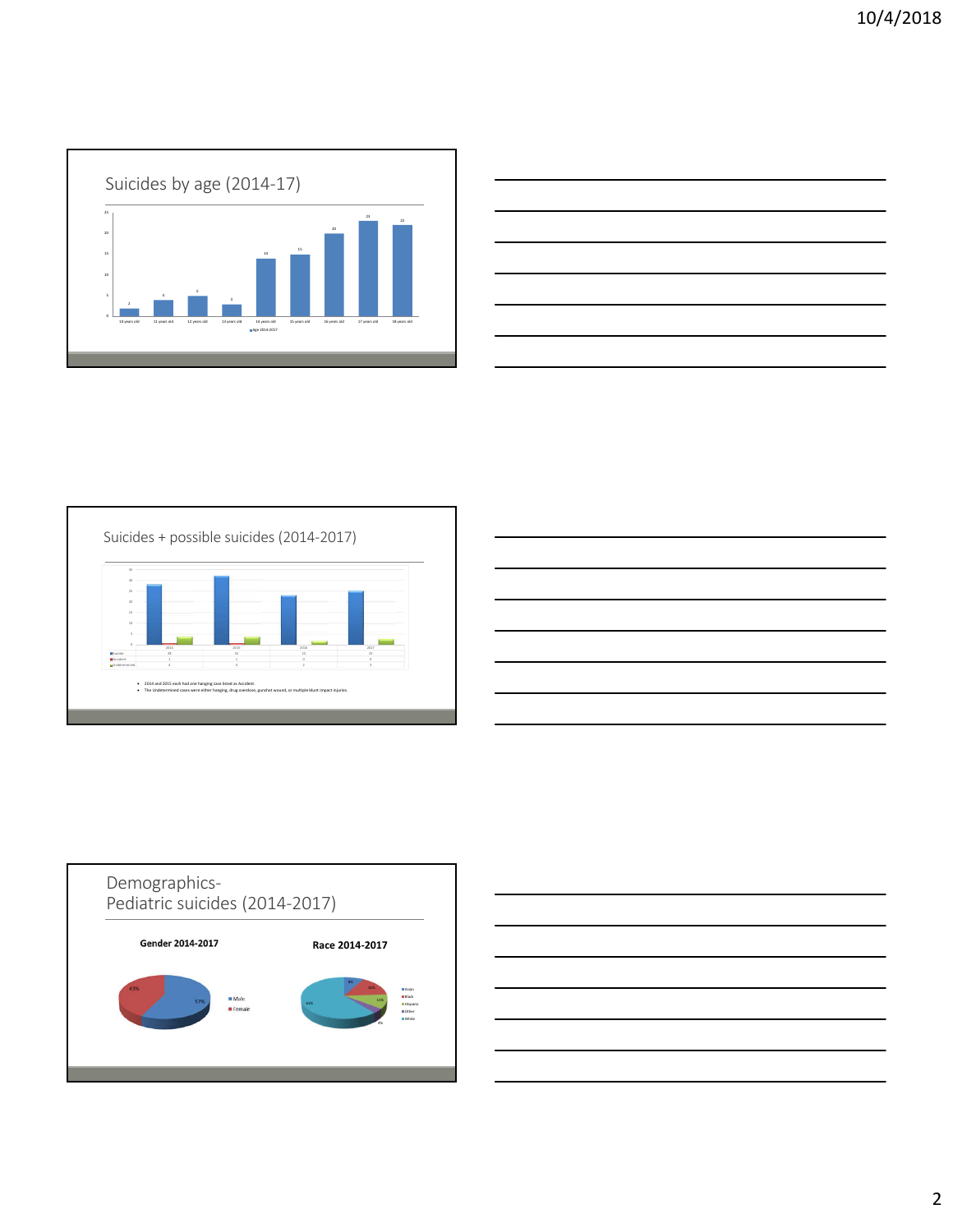#### NAME Guide for Manner of Death Classification

"…….burden of proof need not be beyond reasonable doubt, but should exceed "more likely than not", i.e. the burden of proof should be more compelling than 51%, which barely exceeds chance. …..In short, if classification as suicide is little more than an informed guess or mere speculation, accident or undetermined are deemed to be better options."





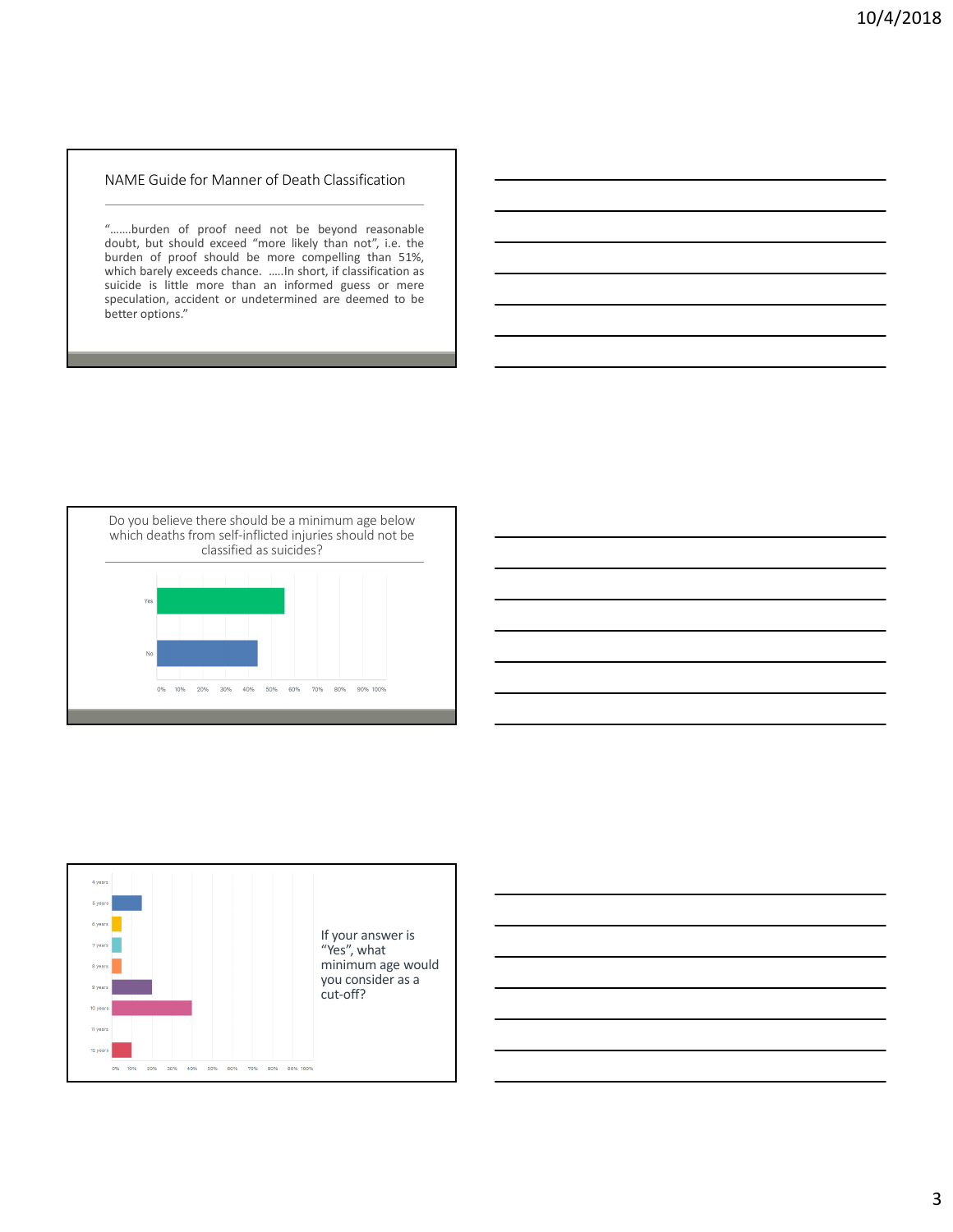



following would you consider as risk factors for suicide in the pediatric age group? Please check all that apply.

# Suicidal behavior in young children

- •Young children are capable of planning, attempting and completing suicide
- •Suicide is the 4th leading cause of death in 12 year old children
- •The risk of subsequently completing suicide increases significantly after a suicide attempt
- •Most cases of drug overdosage in children are in fact intentional
- •The rate of ER visits for attempted suicide are similar for children <14 years and adults >50 years
- •A family h/o psychopathology correlates with suicidal behavior in children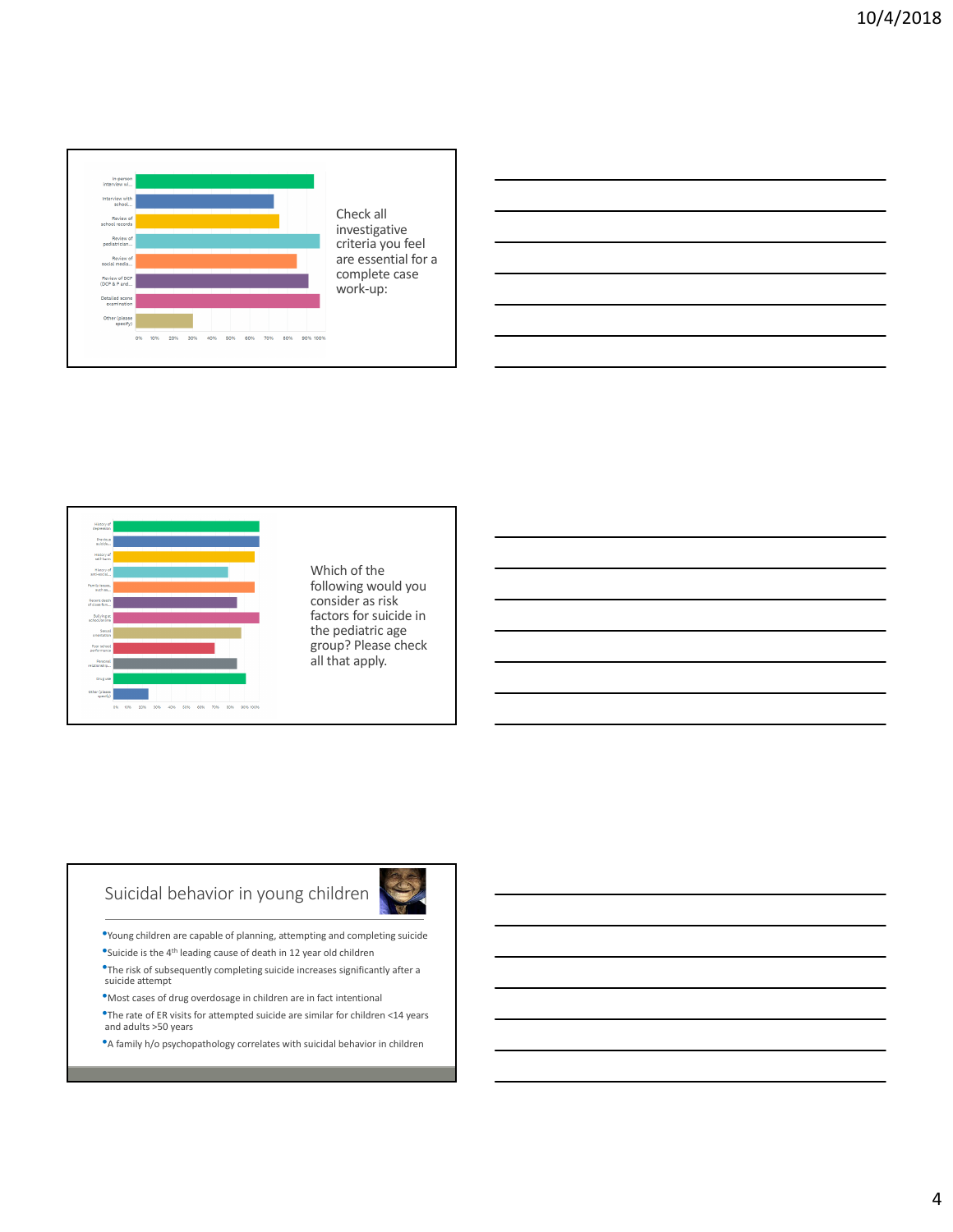#### Understanding of death in young children



•Children first acknowledge death in the preschool period

•Preschool children do not typically comprehend the finality of death •The understanding that death is a consequence of the breakdown of body functions is a concept that develops in later childhood

•The understanding of death is positively correlated with age

•Girls have a greater fear of death than boys

#### Case 1

•12 year old white male found hanging from top rail of bunk bed

•Shortly before he was in argument with mother over cell phone use which resulted in cell phone being taken away •As per sister, deceased was being bullied by classmates after coming out as gay

•H/O depression for a couple of years, and was seeing therapist; previously spoke of taking his life

**Cause of death:** Hanging **Manner of death:** Suicide

#### Case 2

•13 year old white male found hanging in bathroom at residence with bathrobe belt from towel rack

•Body transported to hospital, no scene examination conducted

•H/O Sydenham's chorea and ADHD

•Attended private school, no known problems at school, no known social/ behavioral issues

•No significant postings on social media

**Cause of death:** Hanging **Manner of death:** Accident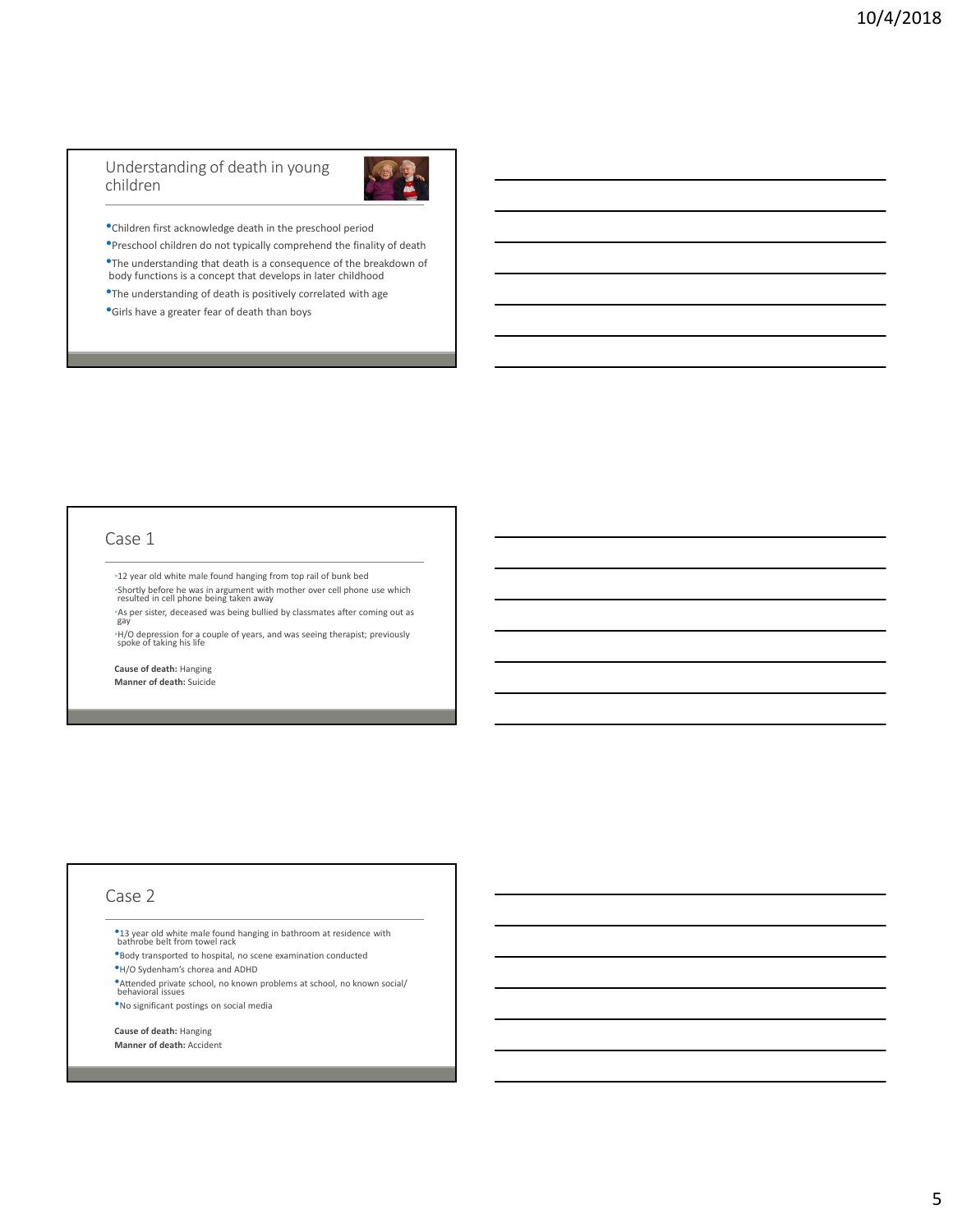#### Case 3

# •8 year old black female found hanging from bunk bed by belt in secured<br>bedroom after being grounded by mother

•Body transported to hospital, no scene examination conducted

•H/O increased recent moodiness and anxiety, no clinical H/O depression or self-harm •Unspecified recent problems with classmates at school

•Parents separated, father estranged

### **Cause of death:** Hanging

**Manner of death:** Undetermined

## Conclusions

•Deaths classified as suicide tend to be the most often disputed cases

•When completing cases, the manner of death should be listed as "Pending" in order to fully assess case and avoid perception of cognitive bias

•Uniformity in methodology is required in order to achieve consistency in reporting

## Conclusions

•Case review should include interview with NOK/ friends, review of social media, school, pediatrician and child protective services records as well as a detailed scene examination

•Specific questions should be asked regarding h/o depression, self-harm, bullying and sexual orientation